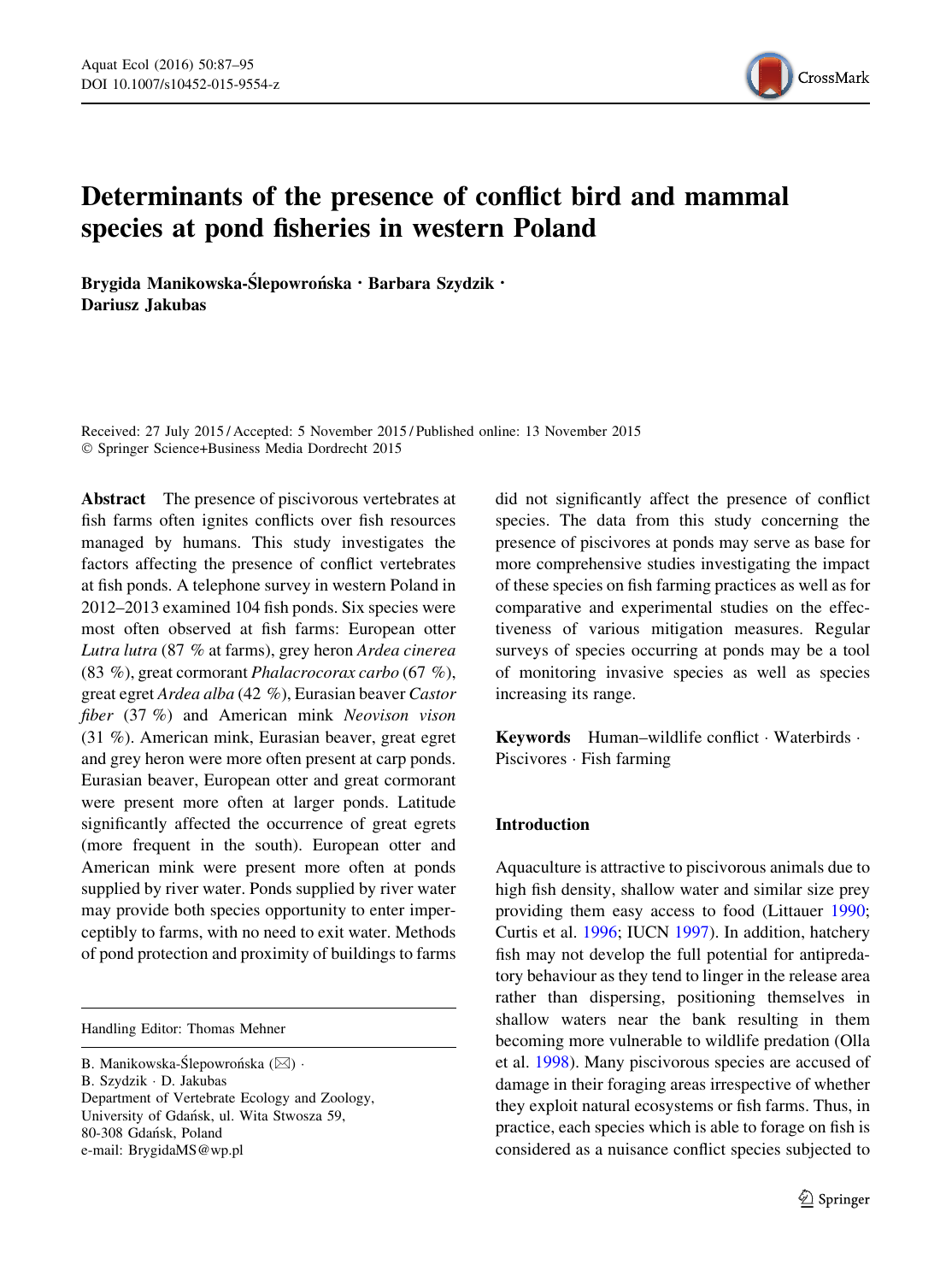various forms of persecution (Ikeda [1952\)](#page-8-0). According to fishermen, birds not only consume fish but also cause injury and stress to fish. This results in the stressed fish foraging less, growing slowly and becoming more susceptible to diseases (Carss and Marquiss [1992\)](#page-7-0).

The most common avian and mammalian piscivorous species which are found in conflict with humans over fish resources in Europe include: great cormorants Phalacrocorax carbo, grey herons Ardea cinerea, European otters Lutra lutra and invasive American minks Neovison vison (Freitas et al. [2007](#page-7-0); Kloskowski [2011\)](#page-8-0). Both the great cormorant and grey heron are large, abundant and gregarious piscivorous species, frequently incriminated as pests in Europe (Dobrowolski [1995;](#page-7-0) Kushlan and Hafner [2000](#page-8-0)). In 2000–2001, in 24 European countries, 235 cases of conflict between human and great cormorants were reported on a variety of habitats and fishery types (Carrs and Marzano [2005\)](#page-7-0). The great cormorants feed on different species of fish; however, in farms, they most often prey on the most abundant species (IUCN [1997;](#page-8-0) Carrs and Marzano [2005\)](#page-7-0). Grey herons also cause damage to fish farms, but to a much lesser degree than the great cormorant (Dobrowolski [1995](#page-7-0)). The diet of grey herons is more varied, consisting mainly of fish, but also includes: amphibians, small mammals and insects (Cramp [1998\)](#page-7-0). Fish is also a major component of the European otters diet (Jędrzejewska et al. [2001;](#page-8-0) Krawczyk et al. [2011;](#page-8-0) Juhasz et al. [2014\)](#page-8-0), including species that occur most frequently at farms (Dobrowolski [1995\)](#page-7-0). The American mink, still expanding its range after colonizing Europe in the 1980s, is another important fish consumer (Brzeziński and Marzec  $2003$ ), with fish making up 40–52 % of its diet in Poland (Jędrzejewska et al. [2001](#page-8-0); Krawczyk et al. [2013\)](#page-8-0). In addition to damage caused by piscivorous animals, farmers often complain about damage from the Eurasian beaver Castor fiber, including destruction of dikes (Czech [2007\)](#page-7-0).

The aim of this study was to investigate the factors affecting the presence of the most common conflict species recorded at fish ponds in western Poland. Aquaculture in Poland is part of the inland fisheries sector and is a very important part of the Polish economy, for example, in 2000–2003,  $>67$  % of inland fisheries production came from aquaculture (FAO [2005–](#page-7-0)2015). We expect that the type of pond and method of their protection will determine the presence

of the piscivorous species at farms. Specifically, we hypothesize that species will be present less frequently at farms of smaller area which are guarded or fenced and situated close to buildings. We predict that species which have the core of their distribution in the warmer temperate zone (e.g. the great egret Ardea alba) will be present more frequently in southern parts of the studied area. We expect that in areas with high variety of aquatic ecosystems (e.g. in lake districts with many natural water bodies) certain species will be less frequently present in comparison with areas with a lower number of natural water bodies where fish farms may serve as the main foraging grounds. Finally, we predict that mammals will be often present at ponds supplied by water from rivers because rivers are the natural habitat for these species used as feeding grounds and migratory routes (Zschille et al. [2012](#page-8-0); Romanowski et al. [2011](#page-8-0)).

## Materials and methods

## Study area

The study area includes the western part of Poland, being a part of the Middle European Plain, the Bohemian Massif and the Polish Highland (Kondracki [2002](#page-8-0)). We divided the study area into two main areas (Fig. [1\)](#page-2-0) differing in the density and size of natural water bodies: (1) the northern part (latitude  $>52^{\circ}$ N) including the Baltic coast and large coastal lakes (5 with area 1000–5000 ha, 1 with area  $>$ 5000 ha) and the South Baltic Lake Districts including two large lake districts (Pomeranian Lake District and Greater Poland Lake District) with a majority of lakes with area 100–500 ha; (2) southern part (latitude  $\leq$ 52°N) including the Middle Poland Plains (northern part), Bohemian Massif and Polish Highland (southern part), i.e. the area south of the last glaciation range with a low number of natural lakes along with some big artificial water bodies (Dobrowolski et al. [1998](#page-7-0)). More than half (67 %) of lakes in Poland are situated in the South Baltic Coast and South Baltic Lake Districts. Only 4.1 % of Polish lakes are located in the southern part of Poland (Choiński [1995\)](#page-7-0).

## Survey

We conducted a telephone survey of pond fisheries in 2012–2013. We identified fish ponds using satellite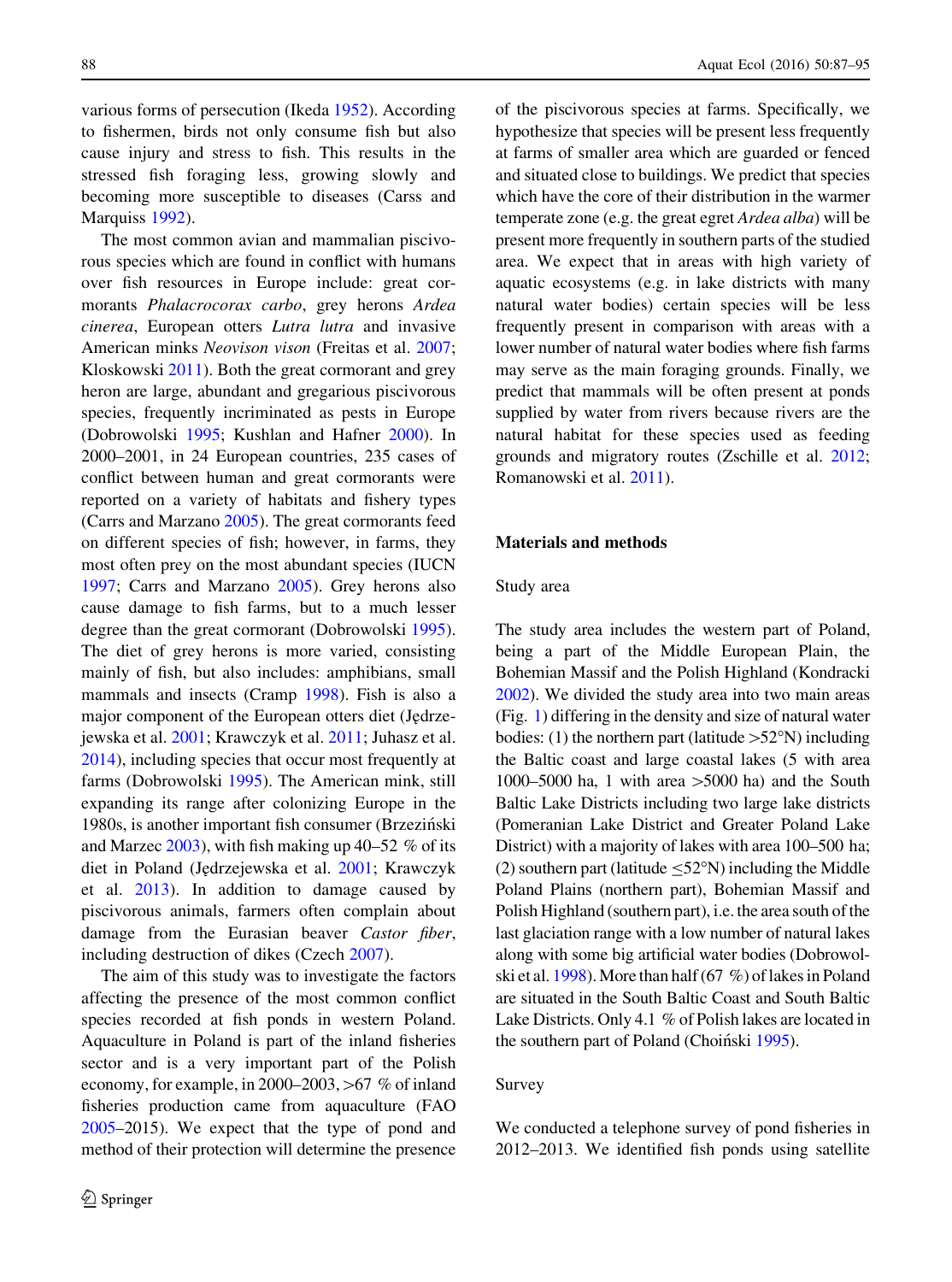<span id="page-2-0"></span>Fig. 1 Location of the 104 fish ponds in western Poland included in the telephone survey. Grey line divides studied area into: I northern part (latitude  $>52^\circ$ N)—Baltic Coast and South Baltic Lake Districts; II—southern part (latitude  $\leq$ 52°N), the Middle Poland Plains, Bohemian Massif and part of Polish Highland

54°0'0"N

53°0'0"N

52°0'0"N

51°0'0"N

**N.0.0.05** 

N.0.0.0

14°0'0"E



16°0'0"E

images, internet databases and telephone directories. The surveyed farms included carp, mixed and trout ponds. At carp ponds, mainly cyprinids as carp Cyprinus carpio, roach Rutilus rutilus, perch Perca fluviatilis, crucian carp Carassius carassius, Chinese carp—silver carp Hypophthalmichthys molitrix, northern pike Esox lucius, grass carp Ctenopharyngodon sp. and catfish Silurus glanis were cultivated. At trout ponds, mainly salmonids as rainbow trout Oncorhynchus mykiss, brown trout Salmo trutta, grayling Thymallus thymallus, European whitefish Coregonus lavaretus and vendace Coregonus albula were cultivated. Carp ponds are usually farms of large and stagnant water surfaces, while trout farms are usually characterized by small water surfaces and flowing water supply, concrete edges and fencing. At mixed ponds, both cyprinids and salmonids were cultivated.

In total, we surveyed 104 fish ponds of total area of 28,246 ha (Fig. 1). We asked fish farmers to list all species of animals that have visited their ponds in the last few years. Further, we collected information about pond areas (the total water surface area of fish ponds), location, source of water supply (spring, river, rainwater and lake), species of cultivated fish, and the season when the species had been observed. Telephone surveys have been found to be more effective than in-person interviews or postal surveys when questions pertain to "sensitive" issues (Brace [2004](#page-7-0)), i.e. when requested information might be viewed as incriminating (Kloskowski [2011](#page-8-0)). Biases associated with respondents' attempts to impress the interviewer (e.g. about the levels of wildlife damage) are likely to be lower than in faceto-face meetings (Brace [2004\)](#page-7-0). Also, postal surveys on wildlife typically have low response rates (Carss [1994\)](#page-7-0).

18°0'0"E

20°0'0"E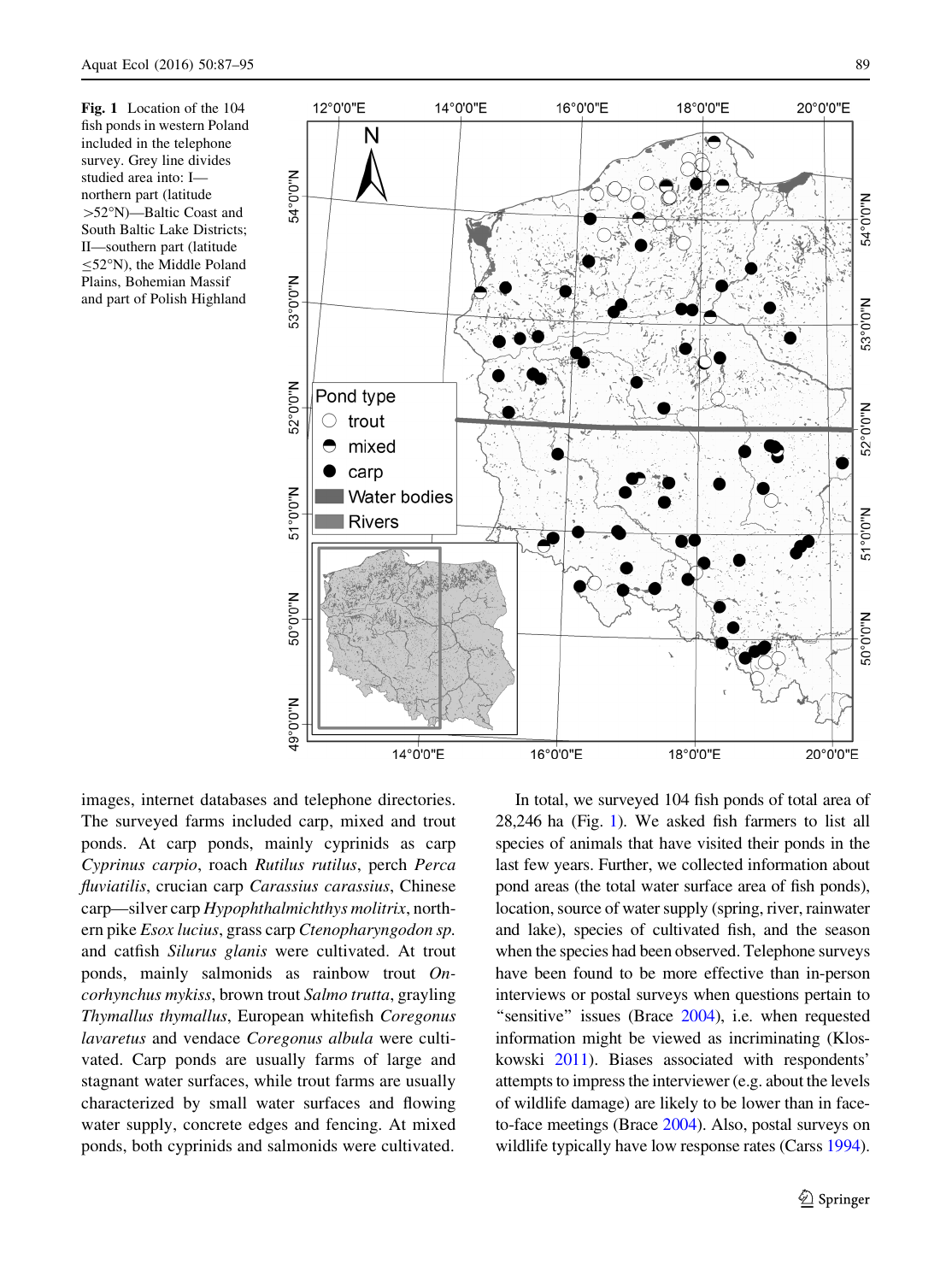# Data analyses

We focused in this study on the six species (European otter, grey heron, great cormorant, great egret, Eurasian beaver and American mink) of wild vertebrates that were most frequently mentioned (in 97 % of surveyed farms) by fish farmers as conflict species at their ponds. All species were observed in the water or at the pond shoreline. To define factors influencing the presence/absence of the particular conflict species at the fish ponds, we used logistic regression analysis. We coded factorial predictors (see below) using dummy coding. We analysed non-collinear predictors (Pearson's correlation coefficients for all considered,  $r = 0.29{\text -}0.32$ . To select the best model determining the presence of conflict species at fish farms, we used Akaike's information criterion for small sample size (AIC<sub>c</sub>) (Burnham and Anderson [2002;](#page-7-0) Mazerolle [2006;](#page-8-0) Hegyi and Garamszegi [2011\)](#page-8-0). To compare the relative performance of the models, we calculated the difference  $(AAIC_c)$  between the AIC value of the best model and AIC value for each of the other models and Akaike's weights (Burnham and Anderson [2002](#page-7-0)). Akaike's weights  $(w)$  are the probability that a model is the best model for observed data given the candidate set of models. We considered only the models with  $\Delta AIC_c < 2$  (Burnham and Anderson [2002](#page-7-0)). We checked significance of the best models using Wald statistics. As the  $AIC<sub>c</sub>$  provides evidence for selection of the best model from the set, but does not permit evaluation of discriminatory performance, we used the receiver operating characteristic to assess the classification accuracy of the best models (Pearce and Ferrier [2000](#page-8-0)). We assessed predictive capability of models based on area under the receiver operating characteristic function (AUC) with value of  $\geq 0.7$  for good models and\0.7 for poor models (Hosmer et al. [2013\)](#page-8-0). Thus, we presented the best model for each species with low  $\Delta AIC_c$  value and the highest AUC values. Predictors in logistic regression analyses included:

- type of pond according to main cultivated group of fish (trout,  $N = 28$  farms; mixed  $N = 10$ ; carp,  $N = 66$ ;
- total pond surface area;
- latitude;
- type of water supply (river,  $N = 67$ ; rainwater,  $N = 17$ ; springs,  $N = 12$ ; lakes,  $N = 8$ );
- urbanization level (high—a fish farm was assumed to be situated in an urbanized habitat when at least one side of the farm ponds was directly adjacent ( $\leq$ 50 m) to built-up residential area;  $N = 69$ ; low—fish farm situated farther from built-up residential area;  $N = 35$ ;
- method of pond protection against conflict species according to information from the farmers (covering the water surface with overhead wires or lines, and fencing the fish pond with concrete and/or wire fence,  $N = 22$ ; blank firing pistols, firecrackers, hunting,  $N = 47$ ; all methods combined,  $N = 17$ ; lack of protection,  $N = 18$ ).

To compare frequency of the presence/absence of conflict species at ponds with different types of water supply and at farms in southern (at the latitude  $\leq$ 52°N;  $N = 29$  farms) and northern (at the latitude  $>52^{\circ}$ N;  $N = 75$ ) parts of the studied area, we used  $\chi^2$ /Fisher's exact test. To compare area of ponds with present/ absent conflict species, we used Mann–Whitney U test. All statistical analyses were performed in R software (R Development Core Team [2007\)](#page-7-0) with MuMIn (Barton<sup>[2013](#page-7-0)</sup>), aod (Lesnoff and Lancelot [2012\)](#page-8-0) and pROC (Robin et al. [2011](#page-8-0)) packages, STATISTICA 10 (Statsoft Inc. [2011](#page-8-0)).

# Results

#### Occurrence of conflict species

Our survey revealed that the following conflict species: European otters (at 87 % of the farms), grey herons (83 %), great cormorants (67 %), great egrets (42 %), Eurasian beavers (37 %) and American minks (31 %) were recorded most frequently at fish ponds in western Poland. All species of mammals were present at ponds all year round, while all avian species were present at farms in all seasons except for winter.

All studied bird species, European otters and American minks were accused by fish farmers of damage to fish ponds (eating, injuring, and/or scaring fish—foraging on fish injured the fish and subjected them to stress). European otters often kill fish and eating away just the fish brain and the gonads. The Eurasian beaver was the only species accused of other types of damage, i.e. destruction of dykes and pond shores, blocking water inflow and/or outflow by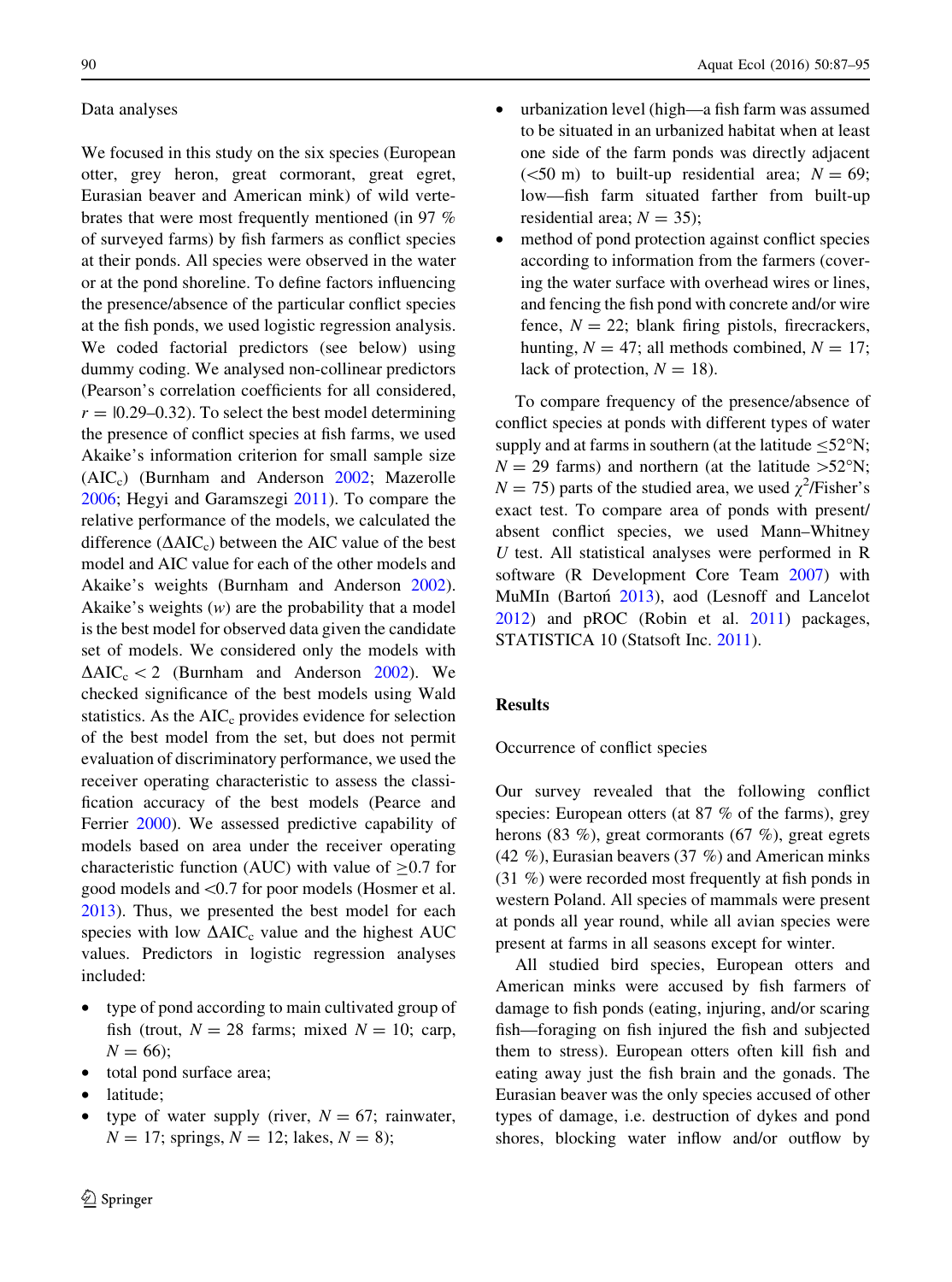building dams, and cutting down trees planted in order to strengthen the shore. Some fish farmers reported that Eurasian beaver activity caused a reduction in pond water levels, facilitating fish hunting by herons, European otters, gulls and foxes.

## Factors affecting conflict species presence

The presence of the grey heron was determined by pond type (Table 1). In the case of the great cormorant, pond area was the most important factor influencing its presence/absence. Pond type and water source were the most important determinants of American mink and European otter presence/absence. For the Eurasian beaver, it was pond type and area. The great egret presence was influenced by pond type and latitude (Table 1). All analysed conflict species were reported more frequently at carp ponds compared to trout ponds or mixed ponds (Table [2\)](#page-5-0). Grey herons, European otters and American minks were observed more frequently on trout ponds over mixed ponds (Table [2](#page-5-0)). Some species were present more frequently at fish farm with larger areas of ponds (Mann–Whitney U test, Eurasian beaver,  $Z_{64,40} = -4.76$ ,  $P < 0.001$ ; European otter,  $Z_{13,91} = -2.41$ ,  $P = 0.02$ ; great cormorant,  $Z_{34,70} = -6.96, P < 0.001$ . European otters and American minks were observed more frequently at ponds supplied by water from rivers (66 % and 73 %, respectively) compared to ponds supplied by water from other water sources (Fig. [2](#page-5-0)). Regarding latitude, great egret was recorded more frequently in the southern (20 %) than in the northern (12 %) part of the studied area ( $\chi^2 = 4.91$ ,  $P = 0.03$ ). Method of farm protection did not affect the presence of any

Table 1 Rank of the best logistic regression models of the presence/absence of conflict birds and mammals at fish ponds in western Poland based on Akaike's information criterion corrected for small sample size  $(AIC<sub>c</sub>)$ 

| Model                               | <b>AIC</b> | $\triangle AIC_c$ | Akaike's<br>weights $(w)$ | <b>AUC</b> | Wald test P |
|-------------------------------------|------------|-------------------|---------------------------|------------|-------------|
| American mink                       |            |                   |                           |            |             |
| $Int +$ pond type $-$ longitude     | 134.0      | 0.00              | 0.29                      | 0.65       | 0.004       |
| $-Int +$ pond type $-$ water source | 134.1      | 0.16              | 0.26                      | 0.67       | 0.01        |
| $-Int +$ pond type                  | 135.4      | 1.46              | 0.14                      | 0.35       | 0.008       |
| Eurasian beaver                     |            |                   |                           |            |             |
| $-Int +$ pond type $+$ pond area    | 124.7      | 0.00              | 0.38                      | 0.76       | < 0.001     |
| $-Int +$ pond type                  | 125.9      | 1.15              | 0.21                      | 0.70       | 0.001       |
| European otter                      |            |                   |                           |            |             |
| $Int + pond area - water source$    | 78.0       | 0.00              | 0.13                      | 0.71       | < 0.001     |
| $Int - water source$                | 78.6       | 0.59              | 0.10                      | 0.39       | < 0.001     |
| $Int +$ pond type $-$ water source  | 78.7       | 0.71              | 0.10                      | 0.69       | < 0.001     |
| $Int + pond area$                   | 79.3       | 1.31              | 0.07                      | 0.70       | < 0.001     |
| $Int + pond area + pond type$       | 79.3       | 1.31              | 0.07                      | 0.70       | < 0.001     |
| $Int + pond$ type                   | 79.6       | 1.61              | 0.06                      | 0.66       | < 0.001     |
| Great cormorant                     |            |                   |                           |            |             |
| $Int + pond area - longitude$       | 69.8       | 0.00              | 0.30                      | 0.80       | 0.002       |
| $Int + pond area$                   | 70.4       | 0.56              | 0.23                      | 0.92       | < 0.001     |
| Great egret                         |            |                   |                           |            |             |
| $Int +$ pond type $-$ latitude      | 113.8      | 0.00              | 0.09                      | 0.75       | 0.001       |
| Grey heron                          |            |                   |                           |            |             |
| $-Int +$ pond type $+$ pond area    | 91.9       | 0.00              | 0.26                      | 0.70       | < 0.001     |
| $-Int +$ pond type                  | 91.4       | 0.51              | 0.20                      | 0.67       | < 0.001     |

Akaike's weights (w) are calculated from the full set of models. The predictive capability of functions based on area under the receiver operating characteristic function (AUC); good models (AUC  $\geq 0.7$ ) bolded. Model significance estimated by Wald test; *Int* intercept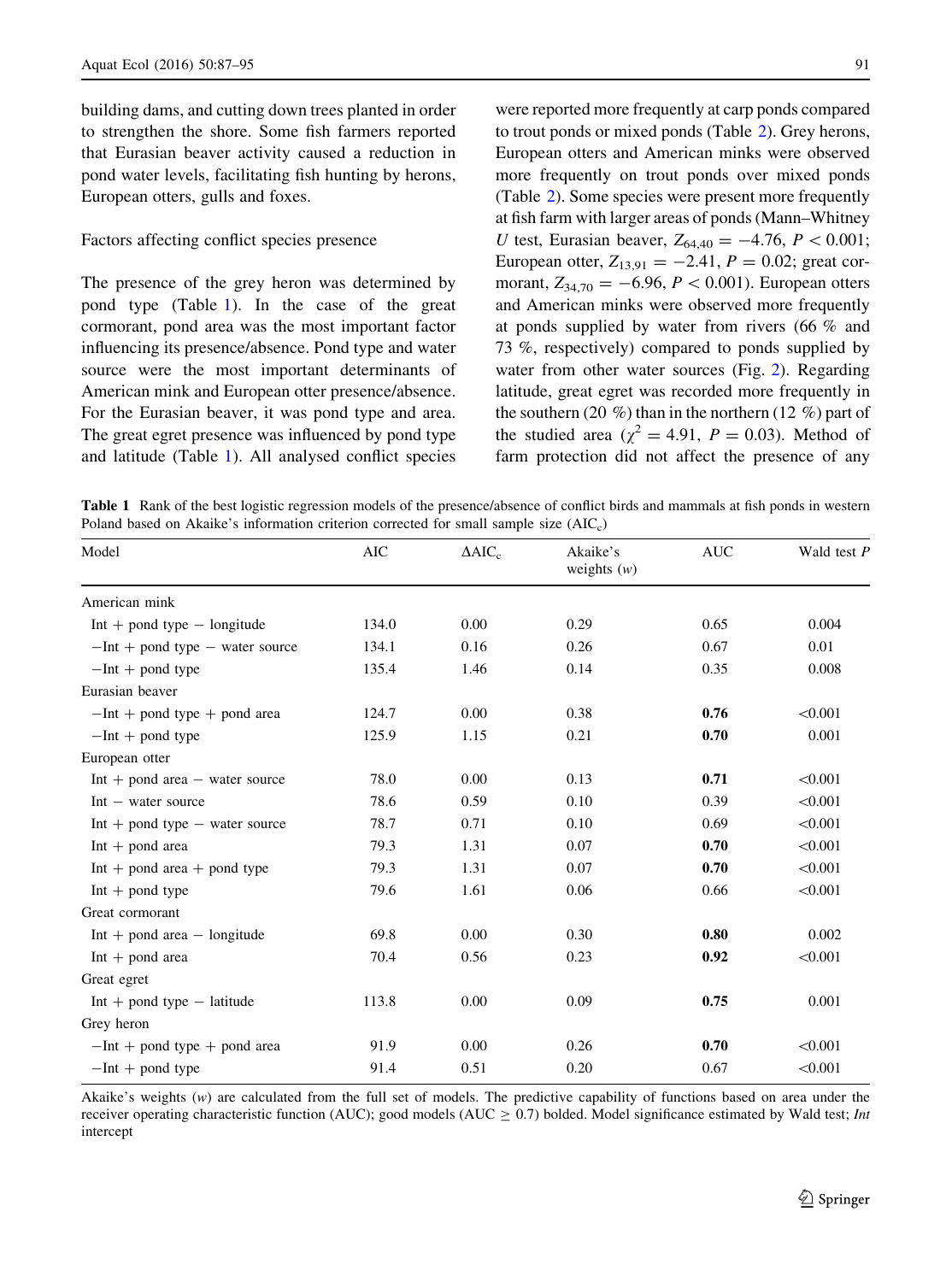| Species $(N)$        | Type of pond        |                   |                 |  |  |
|----------------------|---------------------|-------------------|-----------------|--|--|
|                      | Carp $(\%)$         | Trout $(\%)$      | Mixed $(\% )$   |  |  |
| European otter (91)  | $68^{\mathrm{a,f}}$ | $22^a$            | 10 <sup>f</sup> |  |  |
| Grey heron (87)      | $69^{a,b}$          | $23^{a,f}$        | $8^{b,f}$       |  |  |
| Great cormorant (70) | $79^{a,b}$          | 10 <sup>a</sup>   | 11 <sup>b</sup> |  |  |
| Great egret (33)     | $94^{\mathrm{c,d}}$ | $0^{\circ}$       | 6 <sup>d</sup>  |  |  |
| Eurasian beaver (39) | $90^{a,c}$          | $5^{\rm a}$       | $5^{\rm c}$     |  |  |
| American mink (44)   | $80^{\text{c,d}}$   | $18^{\text{c,e}}$ | $2^{d,e}$       |  |  |

<span id="page-5-0"></span>Table 2 Frequency of occurrence of conflict species at various types of ponds

Comparisons among types of ponds

 $\chi^2$  2 × 2 tests: <sup>a,b</sup> *P* < 0.001

Fisher's exact test:  $c,d,e$ ,  $P < 0.001$ ,  $f$ ,  $P = 0.03$ 

conflict species at surveyed ponds. The urbanization level (the distance from the fish farms to the nearest building) did not affect the presence of any studied conflict species at surveyed fish farms.

## **Discussion**

Great cormorants, European otters, grey herons, Eurasian beavers, great egrets and American minks were the most common species reported by surveyed fish farmers in western Poland. All these species were also often present at fish ponds in eastern Poland in 2003–2004. Specifically, European otters and grey herons were observed up to  $>94$  % of surveyed farms (Kloskowski [2011](#page-8-0)). In contrast, in our study, the European otters were observed at 87 % surveyed ponds, while the grey heron is at 83 %. Less frequent presence of these species at farms in western Poland compared to eastern Poland may be explained in terms of more uniform distribution of natural water bodies in the northern Poland (Dobrowolski [1995\)](#page-7-0). In the eastern part of Poland, large lakes are located only in the north (the Masurian Lake District). Thus, in western Poland, piscivores could have exploited numerous natural aquatic habitats and were less often recorded at fish farms. Grey herons and great cormorants are commonly perceived as two of the main predators of fish stocks at fish farms in other European countries (Dobrowolski [1995](#page-7-0)). These two species were the most persecuted and killed at fish ponds in southern Poland (Wiehle and Bonczar [2007](#page-8-0)). The European otter was often present at fish ponds in Czech Republic (Adámek et al. [2003\)](#page-7-0), Austria (Bodner [1995](#page-7-0)) and Portugal (Trindade [1991](#page-8-0)). This species prefers habitats such as rivers, lakes and fish farms (Durbin [1998;](#page-7-0) Romanowski [2006\)](#page-8-0). In Poland, the presence of European otters at fish ponds increased from 62 % in 1989–1990 to 94 % in 2011 (Romanowski et al. [2011](#page-8-0)). Fish ponds may be crucial for maintaining the population of European otters during very cold winters when the natural waterways freeze (Kloskowski [2005\)](#page-8-0). Fish ponds may also be accessed by American minks in winter when many natural water bodies and rivers are covered with ice and they are unable to access their usual source of prey (Zschille et al. [2012\)](#page-8-0). In the 1990s, this species was only found in northern Poland; however, it is now found across Poland (Brzeziński and Marzec [2003](#page-7-0)). The fish ponds have shallow warm water, which provides ideal conditions for the growth of aquatic vegetation, which is an important component of the

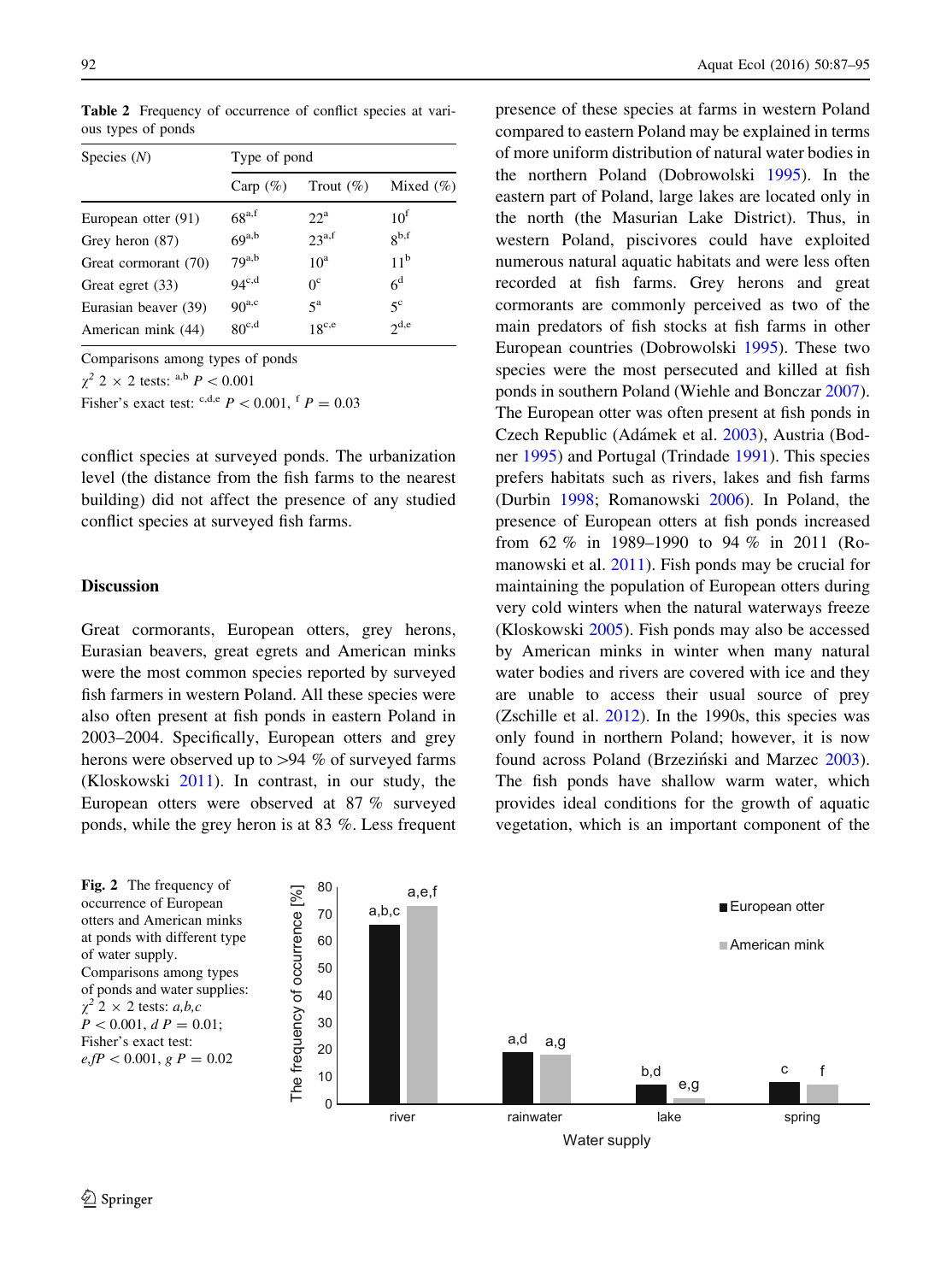European beaver's diet (Czech [2007](#page-7-0)). Fish ponds are often surrounded by dikes (Dobrowolski [1995\)](#page-7-0), in which beavers regularly dig dens with no need of building lodges (Czech [2007](#page-7-0)). Mammals such as Eurasian beaver, European otter and American mink are consistently present at farms throughout the year. The ice cover on the ponds does not deter these species due to their ability to continue to forage below the ice (Czech [2007;](#page-7-0) Kloskowski [2005;](#page-8-0) Sales-Luís et al. [2009\)](#page-8-0). The presence of avian piscivores may be increased if they breed close to the farm (Dobrowolski [1995\)](#page-7-0) and further increased if there are no alternate natural foraging grounds nearby. The increased number of piscivorous birds present at fish ponds has been observed during the breeding season (elevated energy requirements during reproduction) and also during spring and autumn migration (using fish farms as stopover sites) and in winter (wintering quarter). In the surveyed ponds, all studied avian species were observed in spring, summer and winter.

The pond type and the area of ponds influenced the presence of the conflict species at the surveyed fish farms. Larger ponds were characterized by both longer shoreline which offered larger shallow water zones accessible for wading birds and greater area of open water surface accessible for diving piscivores. All conflict species were most frequently observed on carp ponds which are often characterized by abundant food supplies with a higher density of fish than in the natural water bodies (Dobrowolski [1995](#page-7-0); Billard [1999](#page-7-0)). Carp ponds are shallow, making the fish easy to catch, especially for grey herons and great egrets as their anatomical structure restricts foraging mainly to shallow water zones (Marion [1989](#page-8-0); Cramp [1998](#page-7-0)). On carp ponds, great cormorants and other piscivorous birds forage mainly on carp (Mellin et al. [1997](#page-8-0)). Furthermore, carp ponds, which usually cover large areas, are rarely fenced due to the costs associated with this, resulting in easy access to this type of farm for wildlife. The trout and mixed farms usually cover a smaller area and are better protected against piscivores compared to carp ponds due to the presence of fences and overhead wires or lines and/or the presence of guard dogs (FAO [2005](#page-7-0)–2015). However, our analyses showed that the protection measure did not determine the presence of conflict species at fish ponds. It has been reported that great cormorants and grey herons may become accustomed to the methods employed such as fencing (Cowx  $2013$ ), indicating that current

measures may not be effective. In contrast to our predictions, the proximity of buildings did not determine the presence of conflict species at fish ponds. Most likely, these species adapted to habituate human presence and various forms of pond protection (Spanier [1979](#page-8-0); Salmon and Conte [1982\)](#page-8-0). Killing birds within proximity of ponds is not considered effective as the birds are quickly replaced by others (Draulans and van Vessem [1985\)](#page-7-0). The area covered by ponds did not significantly affect the presence/absence of American mink, great egret and grey heron. Wading birds, herons and egrets only forage in shallow water zones close to the shore; thus, the configuration of ponds (type of shoreline, depth) is more important than the area. The high fish density and the easy access to prey attract the American mink, regardless of the size of the pond.

Water source influenced the presence of both European otters and American minks at the surveyed ponds. They were mostly reported at farms supplied by river water. Movements along river networks facilitate finding this type of ponds (Romanowski et al. [2011](#page-8-0)). Moreover, this type of pond gives both species the opportunity to enter the farms imperceptibly with no need to exit the water (Sales-Luís et al. [2009](#page-8-0)). Poorly protected or unprotected outlets and inlets give these mammals a higher chance of entering farms (Romanowski et al. [2011](#page-8-0)).

Latitude has been recognized as another significant factor determining the presence of great egrets. This species was reported more frequently at farms in the southern part of the studied area, also matching its present distribution in Poland (Sikora et al. [2007](#page-8-0)). In recent years, the number of breeding sites of this species has increased in Poland, especially in central, south-eastern and north-eastern parts of the country (Ławicki [2014;](#page-8-0) Sikora and Czastkiewicz [2014](#page-8-0)). Nonbreeding and wintering populations have increased in line with the expanding breeding population. Currently, the winter population in Poland is estimated at  $>1500$  birds (Ławicki [2014](#page-8-0)). The population of the great egret has grown spectacularly throughout Europe in the last 30 years. Given the continued northwards range expansion of this species (Ławicki [2014](#page-8-0)), knowledge of its occurrence at fish ponds will aid in understanding its exploitation of newly colonized landscapes.

Wildlife surveys performed by respondents who are not wildlife professionals may generate incorrect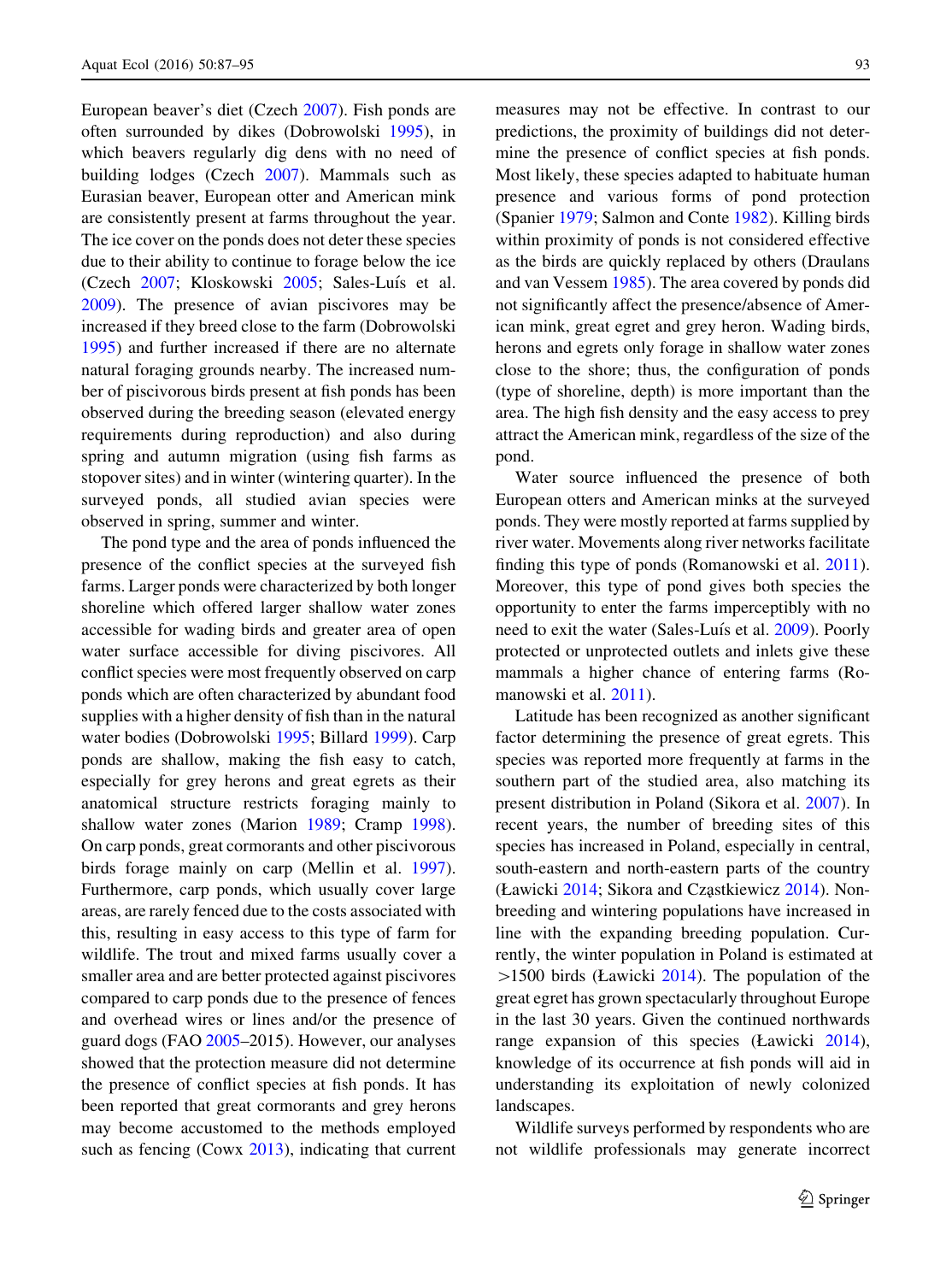<span id="page-7-0"></span>species identification. However, a field verification of otter observations at aquaculture facilities indicated that professional fish farmers were able to correctly identify visiting vertebrates (Kloskowski [2005](#page-8-0)). Moreover, fish farmers responding to our study often described features of particular species observed.

In conclusion, our study revealed that the presence of the six most frequently reported avian and mammalian species in western Poland was determined by the pond type and/or area. The presence of both piscivorous mammals was determined by ponds supplied by river water. Latitude affected occurrence of great egrets (more frequent in the south). Regular surveys of species occurring at fish farms may assist in monitoring of invasive species, or increases in the species range. Increasing populations of invasive American mink in Europe have a negative impact on aquatic ecosystems due to the reduction in the population size of birds and mammals (Halliwell and Macdonald [1996;](#page-8-0) Brzeziński and Marzec 2003). Data collected in our study concerning the presence of piscivores at fish ponds may serve as a base for more comprehensive studies investigating the actual impact of those species on fish farming as well as for experimental studies on the effectiveness of various mitigation measures. Future studies could also include assessment of economic losses attributed to particular species and the effectiveness of various measures (both lethal and non-lethal) for reducing or minimizing damage to fish farms.

Acknowledgments We are grateful for volunteer participation of the fish farmers in the survey. We appreciate the improvements in English usage made by Madeleine Stigner. We would like to thank anonymous Reviewers for critical comments on earlier versions of the manuscript.

#### References

- Adámek Z, Kortan D, Lepič P, Andreji J (2003) Impacts of otter (Lutra lutra L.) predation on fishponds: a study of fish remains at ponds in the Czech Republic. Aquacult Int 11:389–396
- Barton´ K (2013) MuMIn: multi-model inference. R package version 1.10.0. [http://CRAN.R-project.org/package=MuMIn](http://CRAN.R-project.org/package%3dMuMIn)

Billard R (1999) Carp: biology and culture. Springer, Berlin

- Bodner M (1995) Fish loss in Austrian fish-ponds as a result of otter (Lutra lutra L.) predation. IUCN Otter Spec Group Bull 12:3–10
- Brace I (2004) Questionnaire design. How to plan, structure and write survey material for effective market research. Kogan Page, London
- Brzeziński M, Marzec M (2003) The origin, dispersal and distribution of the American mink Mustela vison in Poland. Acta Theriol 48:505–514
- Burnham KP, Anderson DR (2002) Model selection and multimodel inference: a practical information-theoretic approach. Springer, New York
- Carss DN (1994) Killing of piscivorous birds at Scottish in fish farms, 1984–87. Biol Conserv 68:181–188
- Carss DN, Marquiss M (1992) Avian predation at farmed and natural fisheries. In: Lucas MC, Diack I, Laird L (eds) Interactions between fisheries ant the environment. Proceedings of the institute of fisheries management. 22nd annual study course, University of Aberdeen, UK, pp 179–196, 10–12 Sept 1991
- Carrs DN, Marzano M (2005) Reducing the conflict between cormorants and fisheries on a pan-European scale. RED-CAFE—summary and national overviews. Report to the European Commission. pp 1–386
- Choin´ski A (1995) Zarys limnologii fizycznej Polski. Wyd Naukowe UAM, Poznan´
- Cowx IG (2013) Between fisheries and bird conservation: the cormorant conflict. European Parliament. Policy department structural and cohesion policies, Brussels. Publications Office. pp 1–68
- Cramp S (1998) The complete birds of the Western Palearctic. CD-ROM. Oxford University Press, Oxford
- Curtis KS, Pitt WC, Conover MR (1996) Overview of techniques for reducing bird predation at aquaculture facilities. All archived publications. Paper 1011. [http://digitalcommons.](http://digitalcommons.usu.edu/extension_histall/1011) [usu.edu/extension\\_histall/1011](http://digitalcommons.usu.edu/extension_histall/1011). Accessed 20 Oct 2015
- Czech A (2007) Bóbr europejski (Castor fiber). Krajowy Plan Ochrony gatunku. Opracowanie planów renaturalizacji siedlisk przyrodniczych i siedlisk gatunków na obszarach Natura 2000 oraz planów zarządzania dla wybranych gatunków objętych Dyrektywą Ptasią i Dyrektywą Siedliskową. PL/IB/2001EN/02, Kraków, pp 1-46. [http://www.](http://www.bobry.pl/docs/bobr_beaver.pdf) [bobry.pl/docs/bobr\\_beaver.pdf](http://www.bobry.pl/docs/bobr_beaver.pdf). Accessed 20 Jan 2015
- Development Core Team R (2007) R: a language and environment for statistical computing. R Foundation for Statistical Computing, Vienna. ISBN 3-900051-07-0
- Dobrowolski K (1995) Environmental-economic evaluation of fish ponds in Poland. IUCN Poland, Warszawa
- Dobrowolski K, Halba R, Lewandowski K (1998) Przegląd środowisk wodnych i błotnych. In: Dobrowolski K, Lewandowski K (eds) Ochrona środowisk wodnych i błotnych w Polsce. Oficyna Wyd Inst Ekol PAN, Dziekanów Leśny
- Draulans D, Van Vessem J (1985) Age-related differences in the use of time and space by radio-tagged grey herons in winter. J Anim Ecol 54:771–780
- Durbin LS (1998) Habitat selection by five otters Lutra lutra in rivers of northern Scotland. J Zool 245:85–92
- FAO (2005–2015) National aquaculture sector overview. poland. national sector overview fact sheets. Text by Zakes Z. In: FAO fisheries and aquaculture department. Rome. [http://www.fao.org/fishery/countrysector/naso\\_poland/en.](http://www.fao.org/fishery/countrysector/naso_poland/en) Accessed 25 July 2015
- Freitas D, Gomes J, Sales-Luís T, Madruga L, Marques C, Baptista G, Rosalino LM, Antunes P, Santos R, Santos-Reis M (2007) Otters and fish farms in the Sado estuary: ecological and socioeconomic basis of a conflict. Hydrobiologia 587:51–62